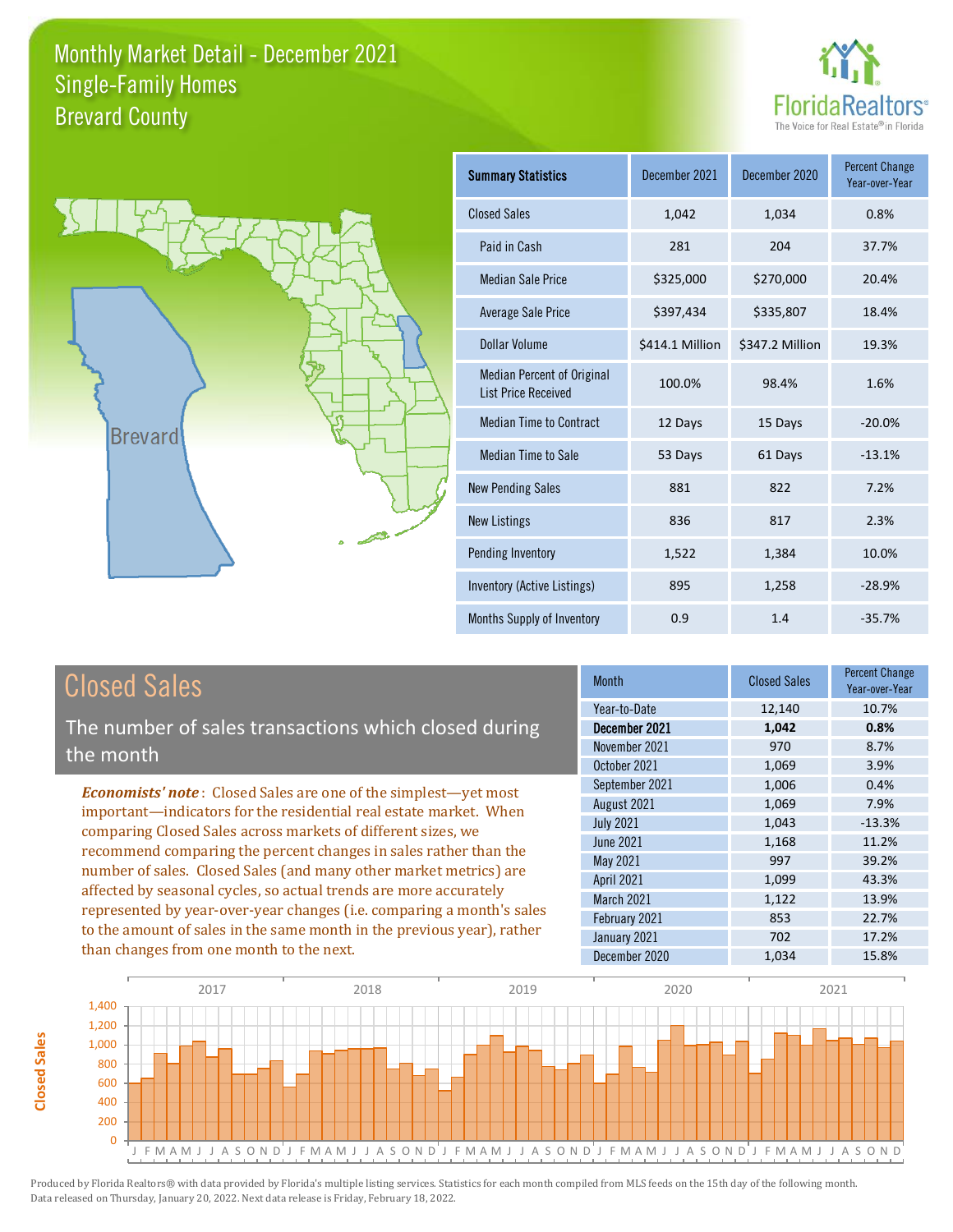this statistic should be interpreted with care.



197 34.9%

| Cash Sales                                                                     | <b>Month</b>      | <b>Cash Sales</b> | <b>Percent Change</b><br>Year-over-Year |
|--------------------------------------------------------------------------------|-------------------|-------------------|-----------------------------------------|
|                                                                                | Year-to-Date      | 3.102             | 50.1%                                   |
| The number of Closed Sales during the month in which                           | December 2021     | 281               | 37.7%                                   |
| buyers exclusively paid in cash                                                | November 2021     | 256               | 36.9%                                   |
|                                                                                | October 2021      | 291               | 56.5%                                   |
|                                                                                | September 2021    | 254               | 28.3%                                   |
|                                                                                | August 2021       | 293               | 61.9%                                   |
| <b>Economists' note:</b> Cash Sales can be a useful indicator of the extent to | <b>July 2021</b>  | 256               | 17.4%                                   |
| which investors are participating in the market. Why? Investors are            | June 2021         | 289               | 68.0%                                   |
| far more likely to have the funds to purchase a home available up front,       | May 2021          | 276               | 124.4%                                  |
| whereas the typical homebuyer requires a mortgage or some other                | <b>April 2021</b> | 295               | 186.4%                                  |
| form of financing. There are, of course, many possible exceptions, so          | <b>March 2021</b> | 258               | 41.0%                                   |



# Cash Sales as a Percentage of Closed Sales

The percentage of Closed Sales during the month which were Cash Sales

*Economists' note* : This statistic is simply another way of viewing Cash Sales. The remaining percentages of Closed Sales (i.e. those not paid fully in cash) each month involved some sort of financing, such as mortgages, owner/seller financing, assumed loans, etc.

| <b>Month</b>      | Percent of Closed<br>Sales Paid in Cash | <b>Percent Change</b><br>Year-over-Year |
|-------------------|-----------------------------------------|-----------------------------------------|
| Year-to-Date      | 25.6%                                   | 36.2%                                   |
| December 2021     | 27.0%                                   | 37.1%                                   |
| November 2021     | 26.4%                                   | 25.7%                                   |
| October 2021      | 27.2%                                   | 50.3%                                   |
| September 2021    | 25.2%                                   | 27.3%                                   |
| August 2021       | 27.4%                                   | 49.7%                                   |
| <b>July 2021</b>  | 24.5%                                   | 35.4%                                   |
| <b>June 2021</b>  | 24.7%                                   | 50.6%                                   |
| May 2021          | 27.7%                                   | 61.0%                                   |
| <b>April 2021</b> | 26.8%                                   | 100.0%                                  |
| <b>March 2021</b> | 23.0%                                   | 23.7%                                   |
| February 2021     | 23.1%                                   | 10.0%                                   |
| January 2021      | 22.2%                                   | $-19.3%$                                |
| December 2020     | 19.7%                                   | 4.8%                                    |

December 2020 204 21.4%

January 2021 156 156 -5.5%

February 2021

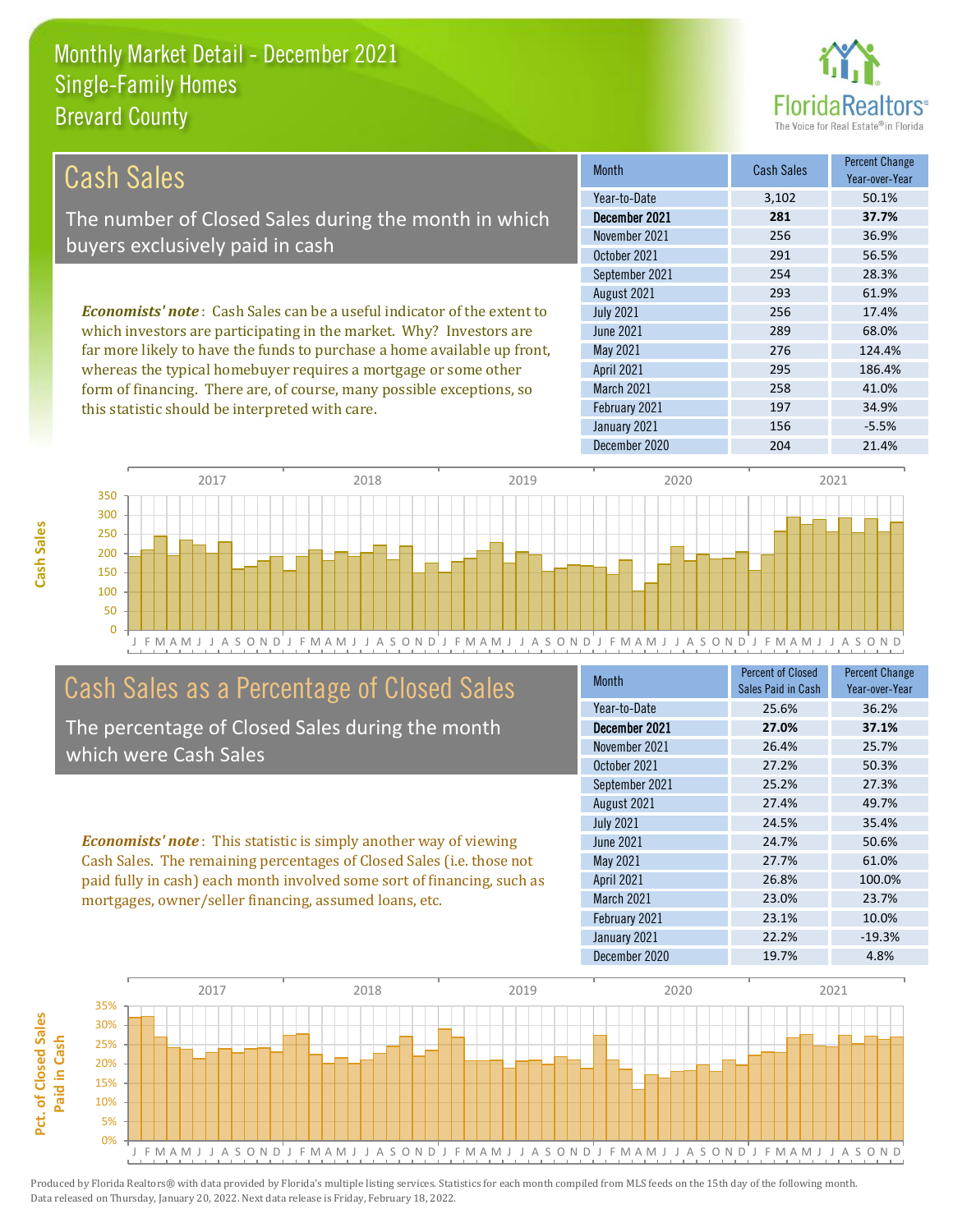

# Median Sale Price

The median sale price reported for the month (i.e. 50% of sales were above and 50% of sales were below)

*Economists' note* : Median Sale Price is our preferred summary statistic for price activity because, unlike Average Sale Price, Median Sale Price is not sensitive to high sale prices for small numbers of homes that may not be characteristic of the market area. Keep in mind that median price trends over time are not always solely caused by changes in the general value of local real estate. Median sale price only reflects the values of the homes that *sold* each month, and the mix of the types of homes that sell can change over time.

| <b>Month</b>      | <b>Median Sale Price</b> | <b>Percent Change</b><br>Year-over-Year |
|-------------------|--------------------------|-----------------------------------------|
| Year-to-Date      | \$305,000                | 17.1%                                   |
| December 2021     | \$325,000                | 20.4%                                   |
| November 2021     | \$322,000                | 17.1%                                   |
| October 2021      | \$327,000                | 19.3%                                   |
| September 2021    | \$315,500                | 21.3%                                   |
| August 2021       | \$325,000                | 21.0%                                   |
| <b>July 2021</b>  | \$322,000                | 20.9%                                   |
| <b>June 2021</b>  | \$314,250                | 20.9%                                   |
| May 2021          | \$290,000                | 16.0%                                   |
| <b>April 2021</b> | \$289,801                | 13.6%                                   |
| March 2021        | \$280,000                | 7.9%                                    |
| February 2021     | \$274,720                | 10.8%                                   |
| January 2021      | \$267,000                | 10.8%                                   |
| December 2020     | \$270,000                | 8.9%                                    |



### Average Sale Price

The average sale price reported for the month (i.e. total sales in dollars divided by the number of sales)

*Economists' note* : Usually, we prefer Median Sale Price over Average Sale Price as a summary statistic for home prices. However, Average Sale Price does have its uses—particularly when it is analyzed alongside the Median Sale Price. For one, the relative difference between the two statistics can provide some insight into the market for higher-end homes in an area.

| <b>Month</b>      | <b>Average Sale Price</b> | <b>Percent Change</b><br>Year-over-Year |
|-------------------|---------------------------|-----------------------------------------|
| Year-to-Date      | \$371,413                 | 17.5%                                   |
| December 2021     | \$397,434                 | 18.4%                                   |
| November 2021     | \$386,288                 | 15.1%                                   |
| October 2021      | \$382,541                 | 13.8%                                   |
| September 2021    | \$388,092                 | 20.0%                                   |
| August 2021       | \$389,565                 | 23.2%                                   |
| <b>July 2021</b>  | \$390,215                 | 22.5%                                   |
| <b>June 2021</b>  | \$375,748                 | 18.2%                                   |
| May 2021          | \$367,768                 | 25.9%                                   |
| <b>April 2021</b> | \$376,122                 | 23.6%                                   |
| March 2021        | \$339,852                 | 11.5%                                   |
| February 2021     | \$319,959                 | 7.8%                                    |
| January 2021      | \$319,376                 | 12.7%                                   |
| December 2020     | \$335,807                 | 12.3%                                   |



**Median Sale Price**

**Median Sale Price**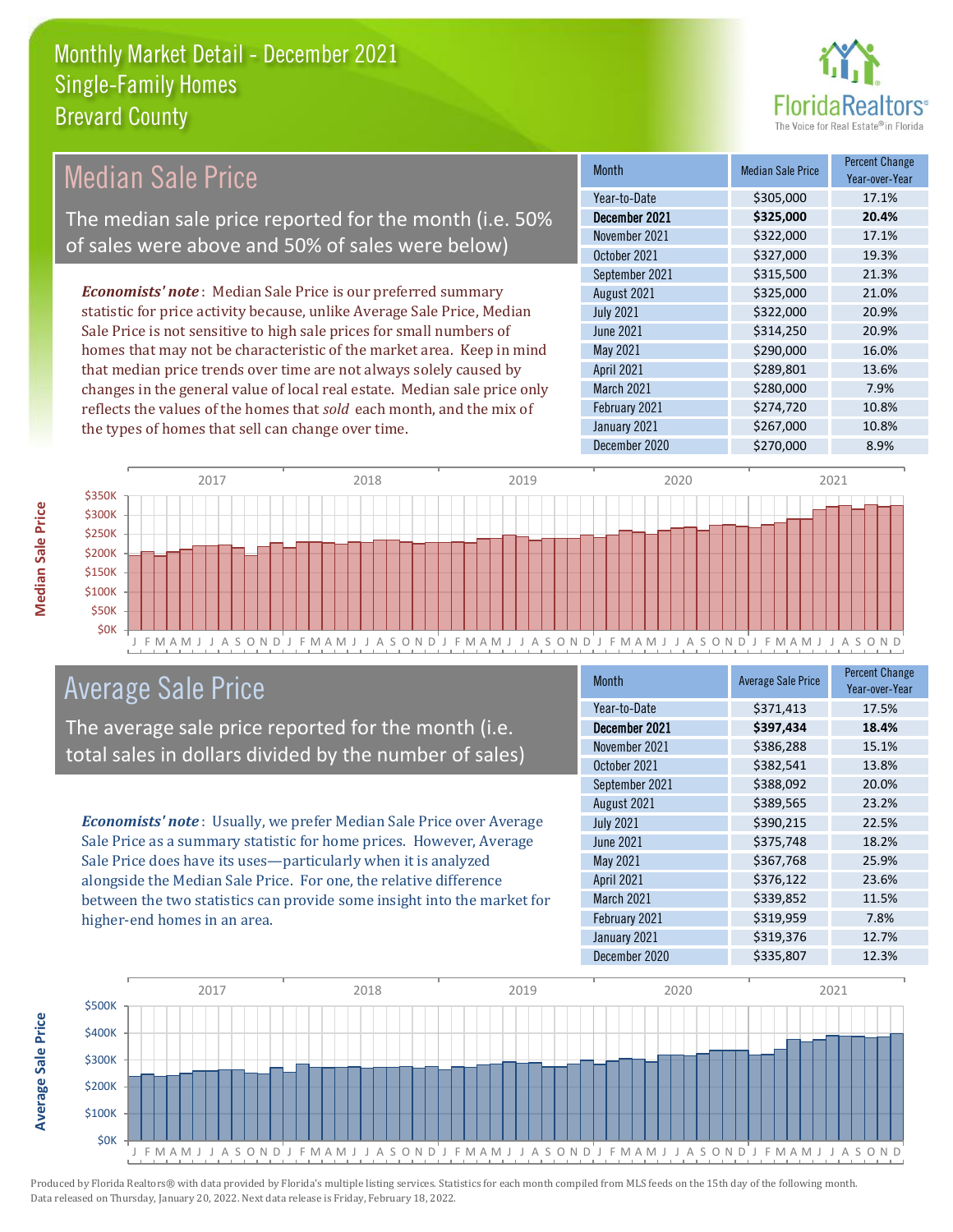

### ollar Volume

The sum of the sale prices for all sales which closed during the month

*Economists' note* : Dollar Volume is simply the sum of all sale prices in a given time period, and can quickly be calculated by multiplying Closed Sales by Average Sale Price. It is a strong indicator of the health of the real estate industry in a market, and is of particular interest to real estate professionals, investors, analysts, and government agencies. Potential home sellers and home buyers, on the other hand, will likely be better served by paying attention to trends in the two components of Dollar Volume (i.e. sales and prices) individually.

| <b>Month</b>      | Dollar Volume   | <b>Percent Change</b><br>Year-over-Year |
|-------------------|-----------------|-----------------------------------------|
| Year-to-Date      | \$4.5 Billion   | 30.1%                                   |
| December 2021     | \$414.1 Million | 19.3%                                   |
| November 2021     | \$374.7 Million | 25.2%                                   |
| October 2021      | \$408.9 Million | 18.2%                                   |
| September 2021    | \$390.4 Million | 20.5%                                   |
| August 2021       | \$416.4 Million | 32.9%                                   |
| <b>July 2021</b>  | \$407.0 Million | 6.2%                                    |
| <b>June 2021</b>  | \$438.9 Million | 31.5%                                   |
| May 2021          | \$366.7 Million | 75.3%                                   |
| <b>April 2021</b> | \$413.4 Million | 77.0%                                   |
| <b>March 2021</b> | \$381.3 Million | 27.0%                                   |
| February 2021     | \$272.9 Million | 32.3%                                   |
| January 2021      | \$224.2 Million | 32.1%                                   |
| December 2020     | \$347.2 Million | 30.0%                                   |



# Median Percent of Original List Price Received

The median of the sale price (as a percentage of the original list price) across all properties selling during the month

*Economists' note* : The Median Percent of Original List Price Received is useful as an indicator of market recovery, since it typically rises as buyers realize that the market may be moving away from them and they need to match the selling price (or better it) in order to get a contract on the house. This is usually the last measure to indicate a market has shifted from down to up, so it is what we would call a *lagging* indicator.

| <b>Month</b>      | Med. Pct. of Orig.<br><b>List Price Received</b> | <b>Percent Change</b><br>Year-over-Year |
|-------------------|--------------------------------------------------|-----------------------------------------|
| Year-to-Date      | 100.0%                                           | 2.4%                                    |
| December 2021     | 100.0%                                           | 1.6%                                    |
| November 2021     | 100.0%                                           | 1.6%                                    |
| October 2021      | 100.0%                                           | 1.9%                                    |
| September 2021    | 100.0%                                           | 2.0%                                    |
| August 2021       | 100.0%                                           | 2.1%                                    |
| <b>July 2021</b>  | 100.0%                                           | 2.7%                                    |
| <b>June 2021</b>  | 100.0%                                           | 2.7%                                    |
| May 2021          | 100.0%                                           | 2.7%                                    |
| <b>April 2021</b> | 100.0%                                           | 2.5%                                    |
| March 2021        | 100.0%                                           | 2.8%                                    |
| February 2021     | 98.3%                                            | 1.2%                                    |
| January 2021      | 98.5%                                            | 2.1%                                    |
| December 2020     | 98.4%                                            | 1.5%                                    |



Produced by Florida Realtors® with data provided by Florida's multiple listing services. Statistics for each month compiled from MLS feeds on the 15th day of the following month. Data released on Thursday, January 20, 2022. Next data release is Friday, February 18, 2022.

**Med. Pct. of Orig.** 

Med. Pct. of Orig.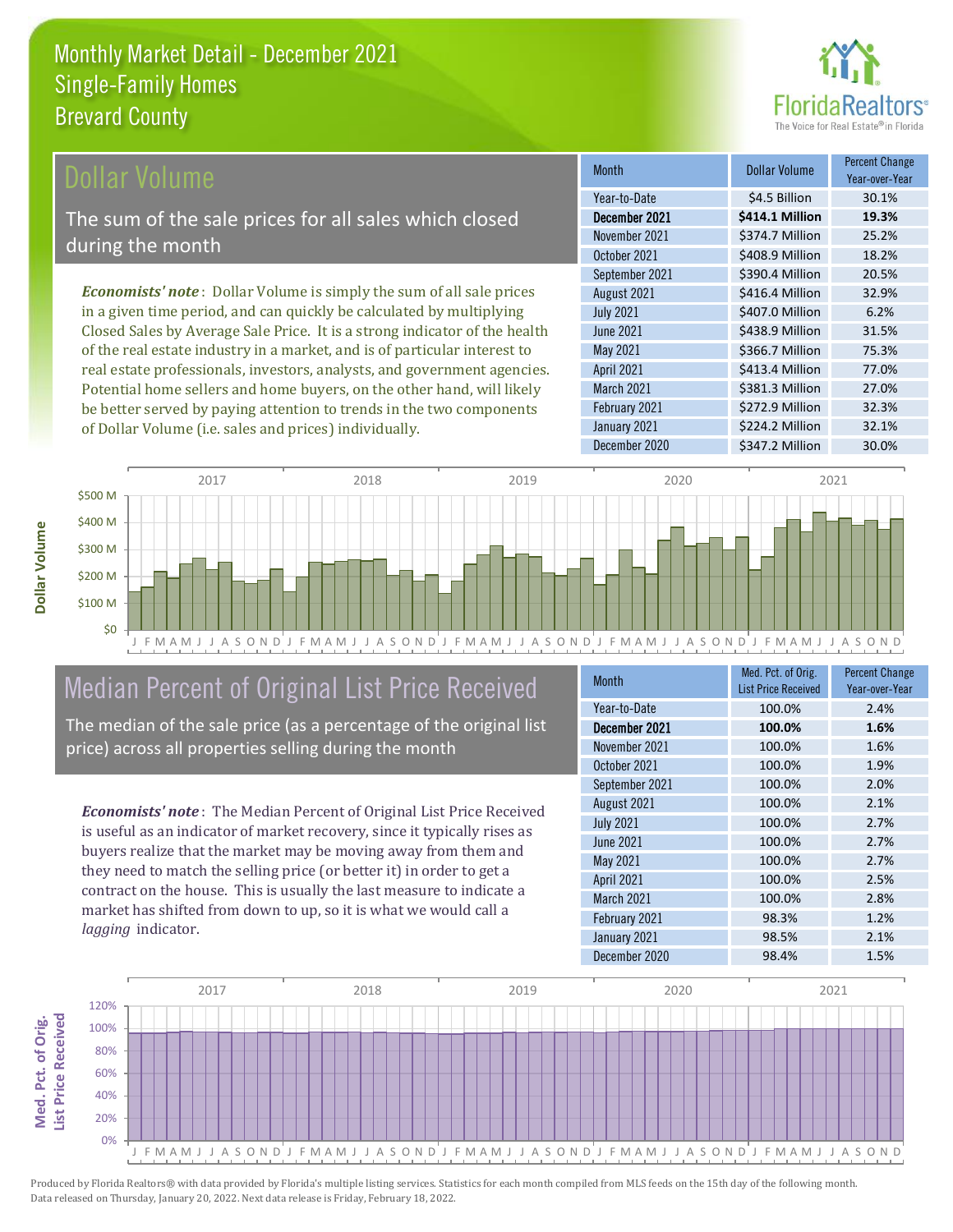

# Median Time to Contract

The median number of days between the listing date and contract date for all Closed Sales during the month

*Economists' note* : Like Time to Sale, Time to Contract is a measure of the length of the home selling process calculated for sales which closed during the month. The difference is that Time to Contract measures the number of days between the initial listing of a property and the signing of the contract which eventually led to the closing of the sale. When the gap between Median Time to Contract and Median Time to Sale grows, it is usually a sign of longer closing times and/or declining numbers of cash sales.

| Month             | Median Time to<br>Contract | <b>Percent Change</b><br>Year-over-Year |
|-------------------|----------------------------|-----------------------------------------|
| Year-to-Date      | 10 Days                    | $-58.3%$                                |
| December 2021     | 12 Days                    | $-20.0%$                                |
| November 2021     | 11 Days                    | $-21.4%$                                |
| October 2021      | 11 Days                    | $-42.1%$                                |
| September 2021    | 11 Days                    | $-42.1%$                                |
| August 2021       | 8 Days                     | $-61.9%$                                |
| <b>July 2021</b>  | 8 Days                     | $-73.3%$                                |
| <b>June 2021</b>  | 8 Days                     | $-78.9%$                                |
| May 2021          | 8 Days                     | $-69.2%$                                |
| <b>April 2021</b> | 10 Days                    | $-50.0%$                                |
| March 2021        | 10 Days                    | $-67.7%$                                |
| February 2021     | 18 Days                    | $-52.6%$                                |
| January 2021      | 15 Days                    | $-58.3%$                                |
| December 2020     | 15 Days                    | $-50.0%$                                |



# Median Time to Sale

**Median Time to** 

**Median Time to** 

The median number of days between the listing date and closing date for all Closed Sales during the month

*Economists' note* : Time to Sale is a measure of the length of the home selling process, calculated as the number of days between the initial listing of a property and the closing of the sale. *Median* Time to Sale is the amount of time the "middle" property selling this month was on the market. That is, 50% of homes selling this month took *less* time to sell, and 50% of homes took *more* time to sell. Median Time to Sale gives a more accurate picture than Average Time to Sale, which can be skewed upward by small numbers of properties taking an abnormally long time to sell.

| Month             | <b>Median Time to Sale</b> | <b>Percent Change</b><br>Year-over-Year |
|-------------------|----------------------------|-----------------------------------------|
| Year-to-Date      | 53 Days                    | $-25.4%$                                |
| December 2021     | 53 Days                    | $-13.1%$                                |
| November 2021     | 50 Days                    | $-16.7%$                                |
| October 2021      | 52 Days                    | $-21.2%$                                |
| September 2021    | 54 Days                    | $-16.9%$                                |
| August 2021       | 48 Days                    | $-28.4%$                                |
| <b>July 2021</b>  | 49 Days                    | $-34.7%$                                |
| June 2021         | 50 Days                    | $-41.2%$                                |
| <b>May 2021</b>   | 50 Days                    | $-30.6%$                                |
| <b>April 2021</b> | 53 Days                    | $-15.9%$                                |
| March 2021        | 55 Days                    | $-26.7%$                                |
| February 2021     | 63 Days                    | $-24.1%$                                |
| January 2021      | 65 Days                    | $-17.7%$                                |
| December 2020     | 61 Days                    | $-11.6%$                                |

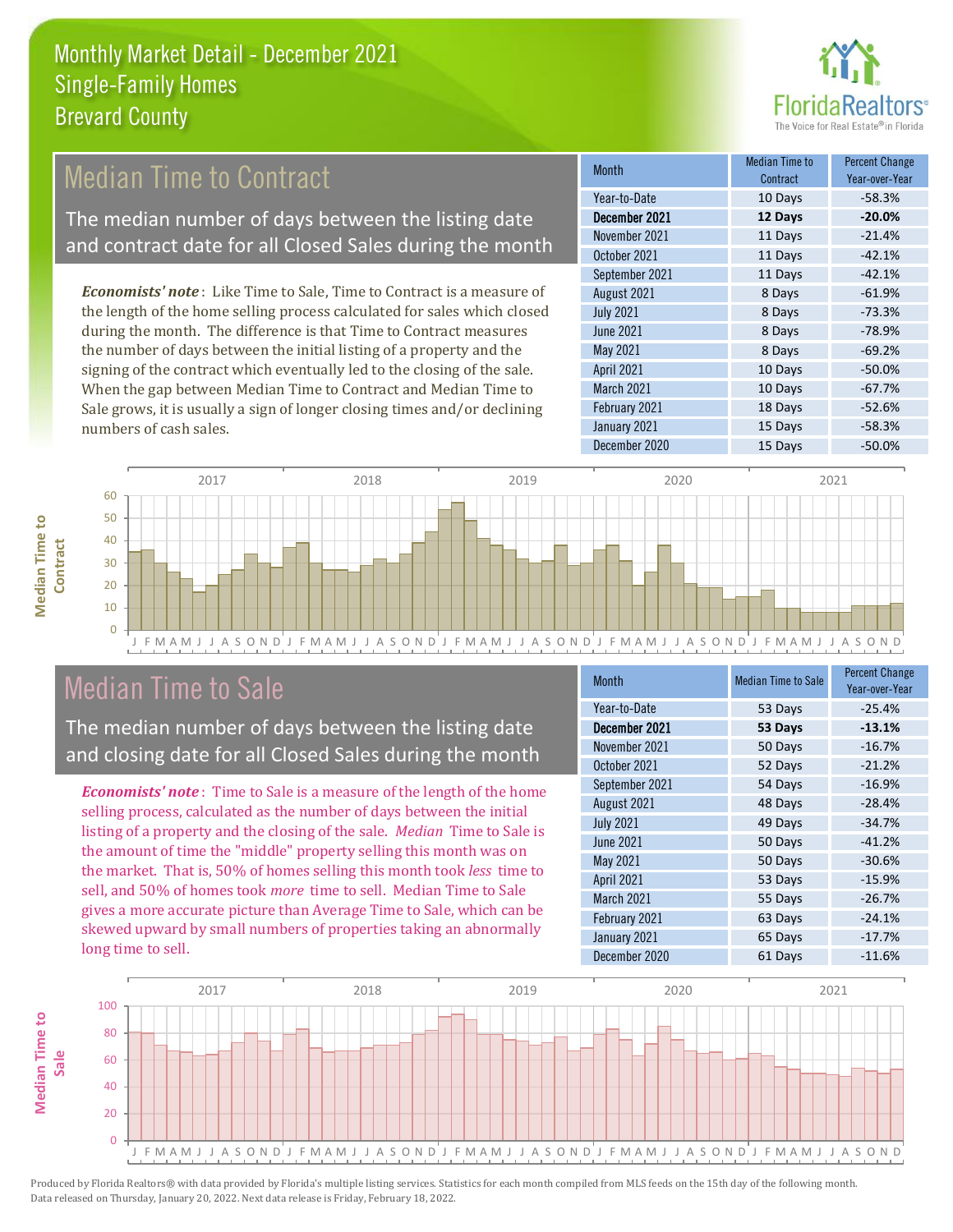

#### *Economists' note* : Because of the typical length of time it takes for a sale to close, economists consider Pending Sales to be a decent indicator of potential future Closed Sales. It is important to bear in mind, however, that not all Pending Sales will be closed successfully. So, the effectiveness of Pending Sales as a future indicator of Closed Month New Pending Sales Percent Change Year-over-Year December 2021 **881 7.2%** Year-to-Date 12,982 5.4% May 2021 1,110 -7.8% November 2021 1,016 11.4% October 2021 1,069 -3.1% July 2021 **1,073** -6.5% June 2021 1,043 -19.1% September 2021 1,129 6.5% August 2021 1,125 3.2% April 2021 1,153 57.1% New Pending Sales The number of listed properties that went under contract during the month

J F M A M J J A S O N D J F M A M J J A S O N D J F M A M J J A S O N D J F M A M J J A S O N D J F M A M J J A S O N D  $\Omega$ 200 400 600 800 1,000 1,200 1,400 2017 2018 2019 2020 2021

# New Listings

distressed properties for sale.

The number of properties put onto the market during the month

Sales is susceptible to changes in market conditions such as the availability of financing for homebuyers and the inventory of

*Economists' note* : New Listings tend to rise in delayed response to increasing prices, so they are often seen as a lagging indicator of market health. As prices rise, potential sellers raise their estimations of value—and in the most recent cycle, rising prices have freed up many potential sellers who were previously underwater on their mortgages. Note that in our calculations, we take care to not include properties that were recently taken off the market and quickly relisted, since these are not really *new* listings.

| <b>Month</b>      | <b>New Listings</b> | <b>Percent Change</b><br>Year-over-Year |
|-------------------|---------------------|-----------------------------------------|
| Year-to-Date      | 13,035              | 5.4%                                    |
| December 2021     | 836                 | 2.3%                                    |
| November 2021     | 965                 | 8.7%                                    |
| October 2021      | 1,085               | $-5.2%$                                 |
| September 2021    | 1,072               | 7.2%                                    |
| August 2021       | 1,172               | 23.5%                                   |
| <b>July 2021</b>  | 1,270               | 12.2%                                   |
| <b>June 2021</b>  | 1,228               | 23.7%                                   |
| May 2021          | 1,116               | $-2.1%$                                 |
| <b>April 2021</b> | 1,192               | 31.9%                                   |
| March 2021        | 1,094               | $-10.0%$                                |
| February 2021     | 1,023               | $-7.8%$                                 |
| January 2021      | 982                 | $-8.2%$                                 |
| December 2020     | 817                 | 8.9%                                    |

March 2021 1,206 29.7% February 2021 1,093 1.7% January 2021 1,084 13.7% December 2020 822 19.5%



Produced by Florida Realtors® with data provided by Florida's multiple listing services. Statistics for each month compiled from MLS feeds on the 15th day of the following month. Data released on Thursday, January 20, 2022. Next data release is Friday, February 18, 2022.

**New Listings**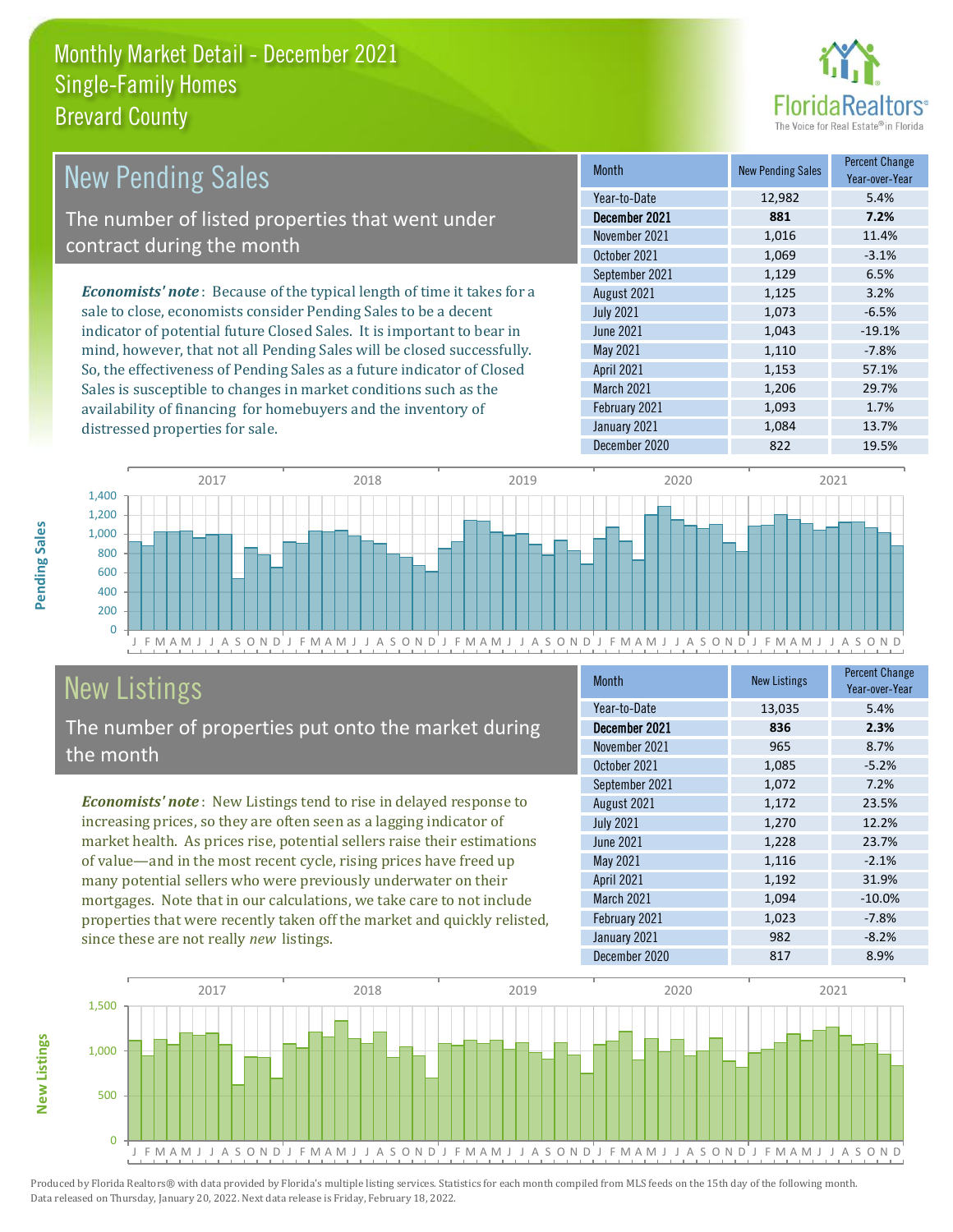

# Inventory (Active Listings)

The number of property listings active at the end of the month

*Economists' note* : There are a number of ways to define and calculate Inventory. Our method is to simply count the number of active listings on the last day of the month, and hold this number to compare with the same month the following year. Inventory rises when New Listings are outpacing the number of listings that go off-market (regardless of whether they actually sell). Likewise, it falls when New Listings aren't keeping up with the rate at which homes are going off-market.

| Month                    | Inventory | <b>Percent Change</b><br>Year-over-Year |
|--------------------------|-----------|-----------------------------------------|
| <b>YTD (Monthly Avg)</b> | 968       | $-46.9%$                                |
| December 2021            | 895       | $-28.9%$                                |
| November 2021            | 970       | $-27.2%$                                |
| October 2021             | 1,046     | $-23.9%$                                |
| September 2021           | 1,049     | $-24.7%$                                |
| August 2021              | 1,124     | $-25.9%$                                |
| <b>July 2021</b>         | 1,093     | $-35.4%$                                |
| <b>June 2021</b>         | 931       | $-47.3%$                                |
| May 2021                 | 773       | $-65.2%$                                |
| <b>April 2021</b>        | 833       | $-65.8%$                                |
| March 2021               | 813       | $-65.9%$                                |
| February 2021            | 984       | $-56.0%$                                |
| January 2021             | 1,106     | $-51.3%$                                |
| December 2020            | 1,258     | $-43.7%$                                |



# Months Supply of Inventory

An estimate of the number of months it will take to deplete the current Inventory given recent sales rates

*Economists' note* : MSI is a useful indicator of market conditions. The benchmark for a balanced market (favoring neither buyer nor seller) is 5.5 months of inventory. Anything higher is traditionally a buyers' market, and anything lower is a sellers' market. There is no single accepted way of calculating MSI. A common method is to divide current Inventory by the most recent month's Closed Sales count, but this count is a usually poor predictor of future Closed Sales due to seasonal cycles. To eliminate seasonal effects, we use the 12-month average of monthly Closed Sales instead.

| <b>Month</b>             | <b>Months Supply</b> | <b>Percent Change</b><br>Year-over-Year |
|--------------------------|----------------------|-----------------------------------------|
| <b>YTD (Monthly Avg)</b> | 1.0                  | $-52.4%$                                |
| December 2021            | 0.9                  | $-35.7%$                                |
| November 2021            | 1.0                  | $-33.3%$                                |
| October 2021             | 1.0                  | $-33.3%$                                |
| September 2021           | 1.0                  | $-37.5%$                                |
| August 2021              | 1.1                  | $-38.9%$                                |
| <b>July 2021</b>         | 1.1                  | $-45.0%$                                |
| June 2021                | 0.9                  | $-57.1%$                                |
| May 2021                 | 0.8                  | $-70.4%$                                |
| <b>April 2021</b>        | 0.9                  | $-69.0%$                                |
| March 2021               | 0.9                  | $-66.7%$                                |
| February 2021            | 1.1                  | $-57.7%$                                |
| January 2021             | 1.2                  | $-53.8%$                                |
| December 2020            | 1.4                  | $-46.2%$                                |

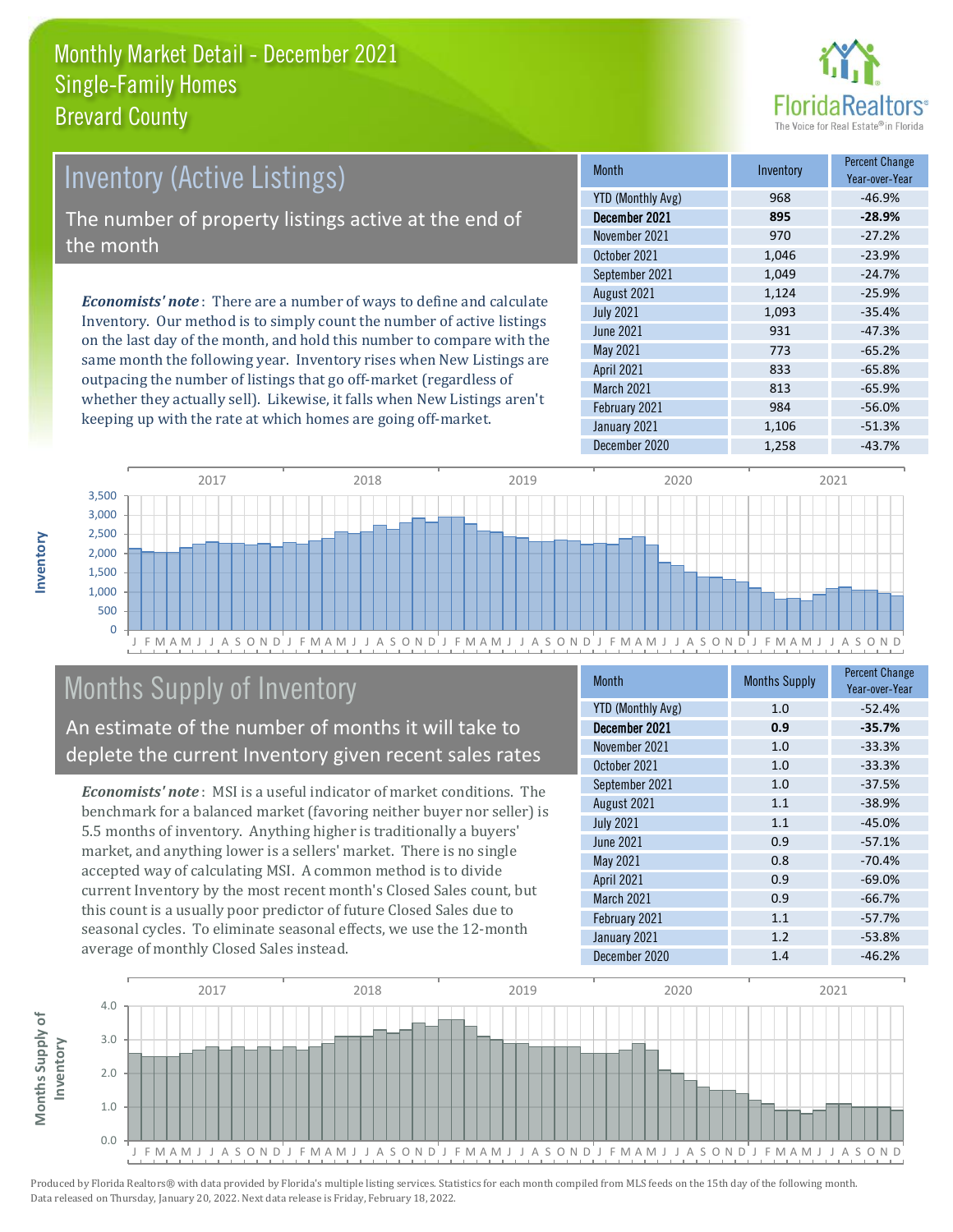

#### *Economists' note:* Closed Sales are one of the simplest—yet most important—indicators for the residential real estate market. When comparing Closed Sales across markets of different sizes, we recommend comparing the percent changes in sales rather than the number of sales. Closed Sales (and many other market metrics) are affected by seasonal cycles, so actual trends are more accurately represented by year-over-year changes (i.e. comparing a month's sales to the amount of sales in the same month in the previous year), rather than changes from one month to the next. \$1,000,000 or more 28 27.3%  $$250,000 - $299,999$  183 -4.2% \$300,000 - \$399,999 290 31.8% \$400,000 - \$599,999 219 62.2% \$600,000 - \$999,999 90 55.2% \$150,000 - \$199,999 54 -62.0% \$200,000 - \$249,999 147 -34.1%  $$100,000 - $149,999$  24 -20.0% Sale Price Closed Sales Percent Change Year-over-Year Less than \$50,000 0 0 -100.0%  $$50.000 - $99.999$  7 -36.4% 150 200 250 300 350 December 2020 December 2021 150 200 250 300 350 Closed Sales by Sale Price The number of sales transactions which closed during the month

# Median Time to Contract by Sale Price The median number of days between the listing date and contract date for all Closed Sales during the month

\$100,000 - \$149,999

\$150,000 - \$199,999

\$200,000 - \$249,999

\$250,000 - \$299,999

\$300,000 - \$399,999

\$400,000 - \$599,999

\$50,000 - \$99,999

*Economists' note* : Like Time to Sale, Time to Contract is a measure of the length of the home selling process calculated for sales which closed during the month. The difference is that Time to Contract measures the number of days between the initial listing of a property and the signing of the contract which eventually led to the closing of the sale. When the gap between Median Time to Contract and Median Time to Sale grows, it is usually a sign of longer closing times and/or declining numbers of cash sales.

| <b>Sale Price</b>     | <b>Median Time to</b><br>Contract | <b>Percent Change</b><br>Year-over-Year |
|-----------------------|-----------------------------------|-----------------------------------------|
| Less than \$50,000    | (No Sales)                        | N/A                                     |
| \$50,000 - \$99,999   | 14 Days                           | 16.7%                                   |
| $$100,000 - $149,999$ | 20 Days                           | 53.8%                                   |
| $$150,000 - $199,999$ | 19 Days                           | 72.7%                                   |
| \$200,000 - \$249,999 | 11 Days                           | $-15.4%$                                |
| \$250,000 - \$299,999 | 12 Days                           | $-29.4%$                                |
| \$300,000 - \$399,999 | 10 Days                           | $-33.3%$                                |
| \$400,000 - \$599,999 | 10 Days                           | $-41.2%$                                |
| \$600,000 - \$999,999 | 17 Days                           | $-51.4%$                                |
| \$1,000,000 or more   | 18 Days                           | 80.0%                                   |

\$600,000 - \$999,999 \$1,000,000 or more

 $\Omega$ 50 100



Less than \$50,000

 $\Omega$ 50 100

**Closed Sales**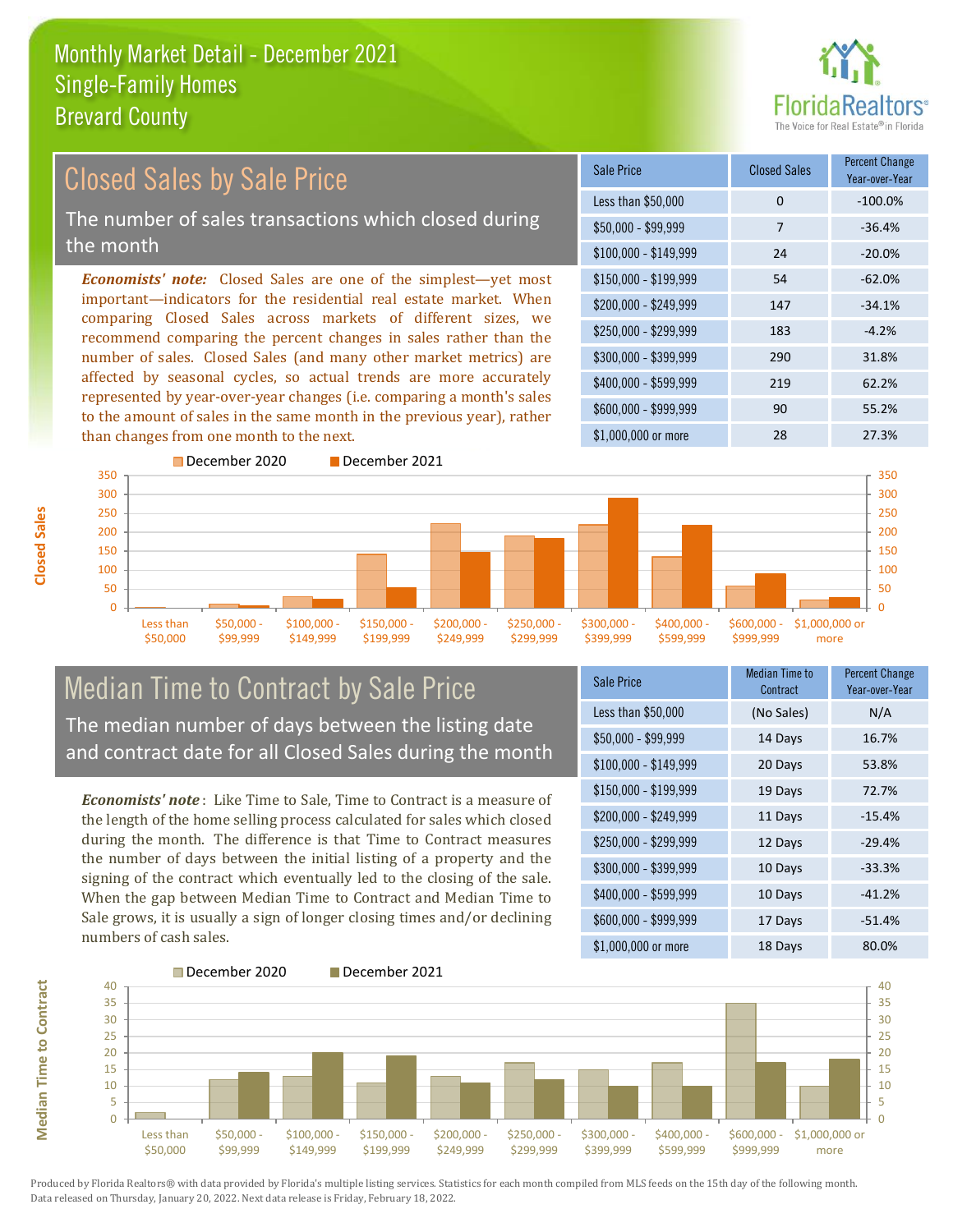

# New Listings by Initial Listing Price The number of properties put onto the market during

the month

\$50,000

\$99,999

*Economists' note:* New Listings tend to rise in delayed response to increasing prices, so they are often seen as a lagging indicator of market health. As prices rise, potential sellers raise their estimations of value—and in the most recent cycle, rising prices have freed up many potential sellers who were previously underwater on their mortgages. Note that in our calculations, we take care to not include properties that were recently taken off the market and quickly relisted, since these are not really *new* listings.

| <b>Initial Listing Price</b> | <b>New Listings</b> | <b>Percent Change</b><br>Year-over-Year |
|------------------------------|---------------------|-----------------------------------------|
| Less than \$50,000           | $\mathbf{1}$        | 0.0%                                    |
| $$50,000 - $99,999$          | $\Omega$            | $-100.0%$                               |
| $$100,000 - $149,999$        | 4                   | $-84.0%$                                |
| $$150,000 - $199,999$        | 46                  | $-59.6%$                                |
| \$200,000 - \$249,999        | 107                 | $-36.3%$                                |
| \$250,000 - \$299,999        | 141                 | $-13.0%$                                |
| \$300,000 - \$399,999        | 323                 | 99.4%                                   |
| \$400,000 - \$599,999        | 134                 | 27.6%                                   |
| \$600,000 - \$999,999        | 67                  | 52.3%                                   |
| \$1,000,000 or more          | 13                  | $-43.5%$                                |



**Inventory**



December 2020 December 2021

\$149,999

\$199,999

\$249,999



#### Inventory by Current Listing Price The number of property listings active at the end of the month

*Economists' note* : There are a number of ways to define and calculate Inventory. Our method is to simply count the number of active listings on the last day of the month, and hold this number to compare with the same month the following year. Inventory rises when New Listings are outpacing the number of listings that go off-market (regardless of whether they actually sell). Likewise, it falls when New Listings aren't keeping up with the rate at which homes are going off-market.

| <b>Current Listing Price</b> | Inventory    | <b>Percent Change</b><br>Year-over-Year |
|------------------------------|--------------|-----------------------------------------|
| Less than \$50,000           | $\mathbf{1}$ | 0.0%                                    |
| $$50,000 - $99,999$          | 3            | $-75.0%$                                |
| $$100,000 - $149,999$        | 8            | $-76.5%$                                |
| $$150,000 - $199,999$        | 43           | $-68.6%$                                |
| \$200,000 - \$249,999        | 82           | $-58.6%$                                |
| \$250,000 - \$299,999        | 132          | $-45.2%$                                |
| \$300,000 - \$399,999        | 261          | 10.6%                                   |
| \$400,000 - \$599,999        | 179          | 0.6%                                    |
| \$600,000 - \$999,999        | 110          | $-19.1%$                                |
| \$1,000,000 or more          | 76           | $-10.6%$                                |